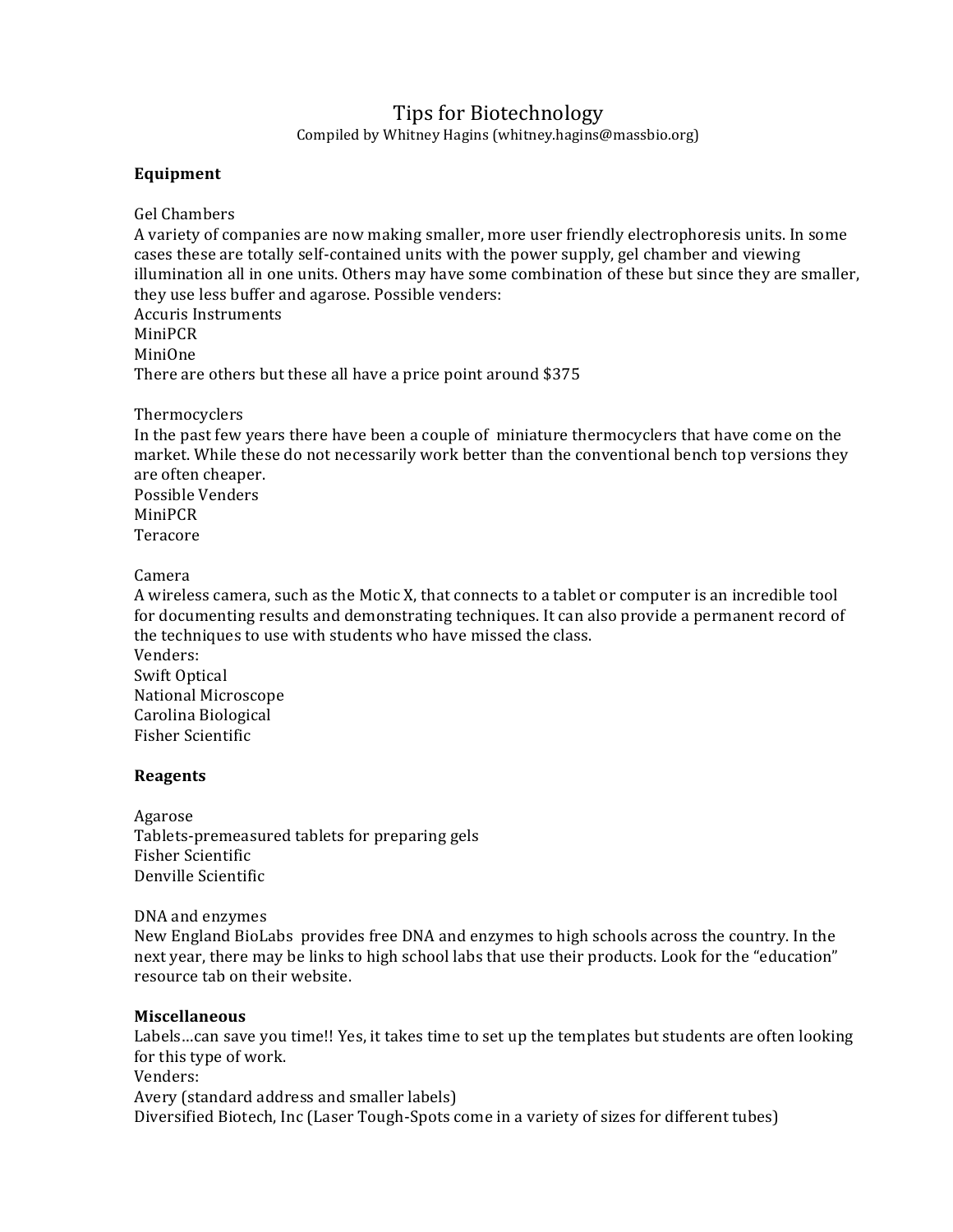### Measuring Up: The Importance of Good Pipetting Technique

The success or failure of biotechnology labs often hinges on one factor—the ability of students to correctly use micropipettes. This fundamental skill is critical in measuring reagents and setting up reactions. Given that measurements are often less that 5  $\mu$ L even a small mistake can result in twice as much reagent being added.

Micropipettes can accurately measure volumes as small as  $0.5 \mu L$  and up to 1000  $\mu L$  or 1.0 mL. Micropipettes come in many different sizes but in this lab we are going to focus on the three most common sizes.

The p20 micropipette is usually used to measure amounts between 1.0  $\mu$ L and 20  $\mu$ L. Although the instrument can be set for amounts below 1.0  $\mu$ L these tiny amounts are difficult to measure accurately. The p20 micropipette can also be used to accurately transfer amounts over 20  $\mu$ L but under 40  $\mu$ L by pipetting twice. The p20 is generally considered the "workhorse" of the lab.

For amounts between 20 and 200  $\mu$ L the p200 is generally used. The p200 can be set below 20  $\mu$ L but it should not be used in this range if accuracy is critical. Loading 15  $\mu$ L into a gel is fine but measuring 15  $\mu$ L for a reaction is not a good idea.

The p1000 micropipette is generally used to measure amounts between 200 and 1000  $\mu$ L. The p1000 can be set for amounts below 200  $\mu$ L but accuracy will be sacrificed.

Make sure your students have an opportunity to practice with the micropipettes before doing labs. It is recommended that you set aside 30-40 minutes for students to work with the pipettes before starting a lab. It is crucial that all students hold and manipulate the pipettes so they really understand what is meant by the soft and hard stop. Going past the soft stop to the hard stop is probably the most common pipetting error that students make. Giving students several tasks that require that they transfer a variety of volumes will help ensure the success of future labs. Make sure that all students get to practice—don't let one eager beaver do all the pipetting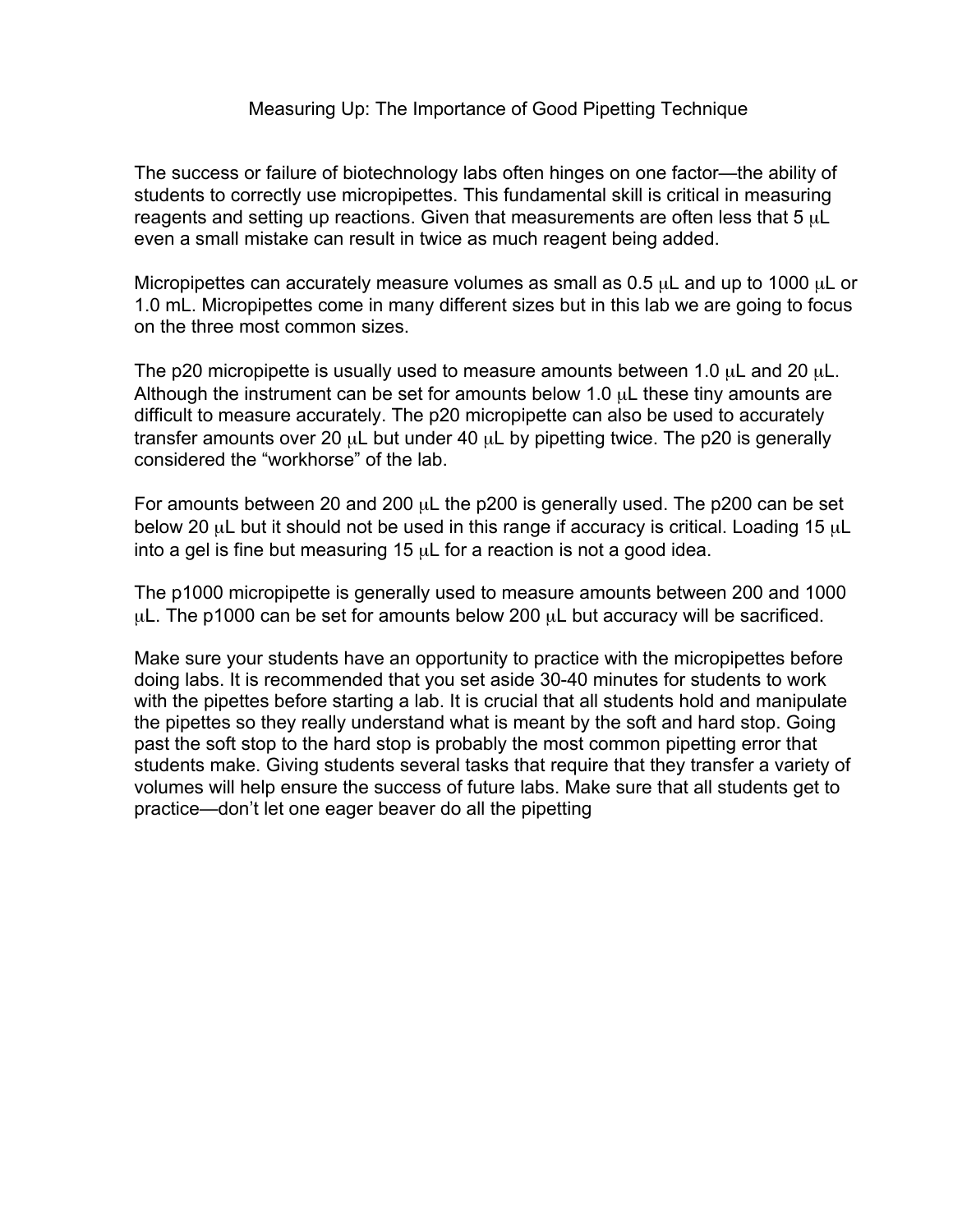# **Measuring Up: Micropipette Basics**

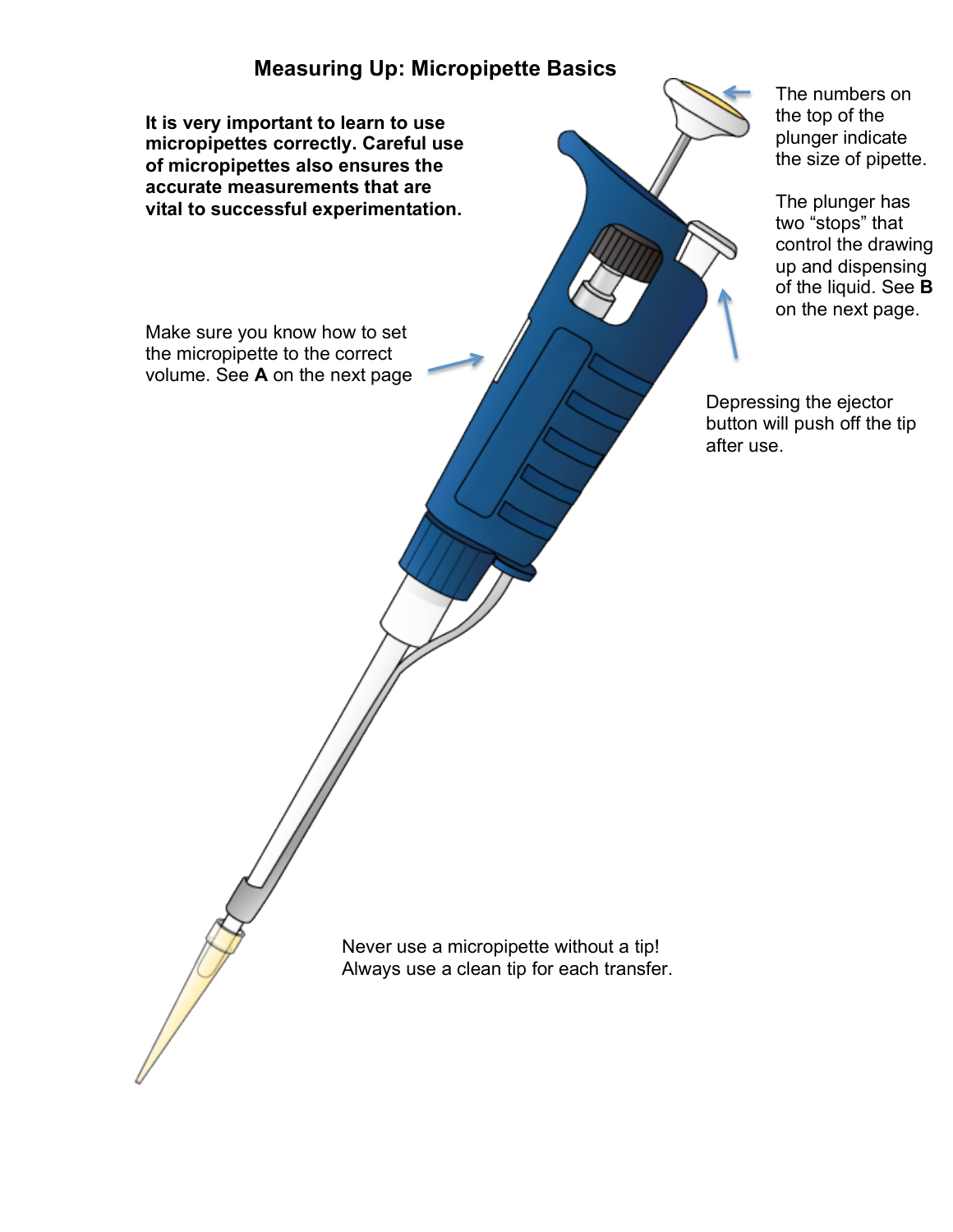# **A. Measuring Up: The Micropipettes**

p20 Micropipette



# p200 Micropipette



P1000 Micropipette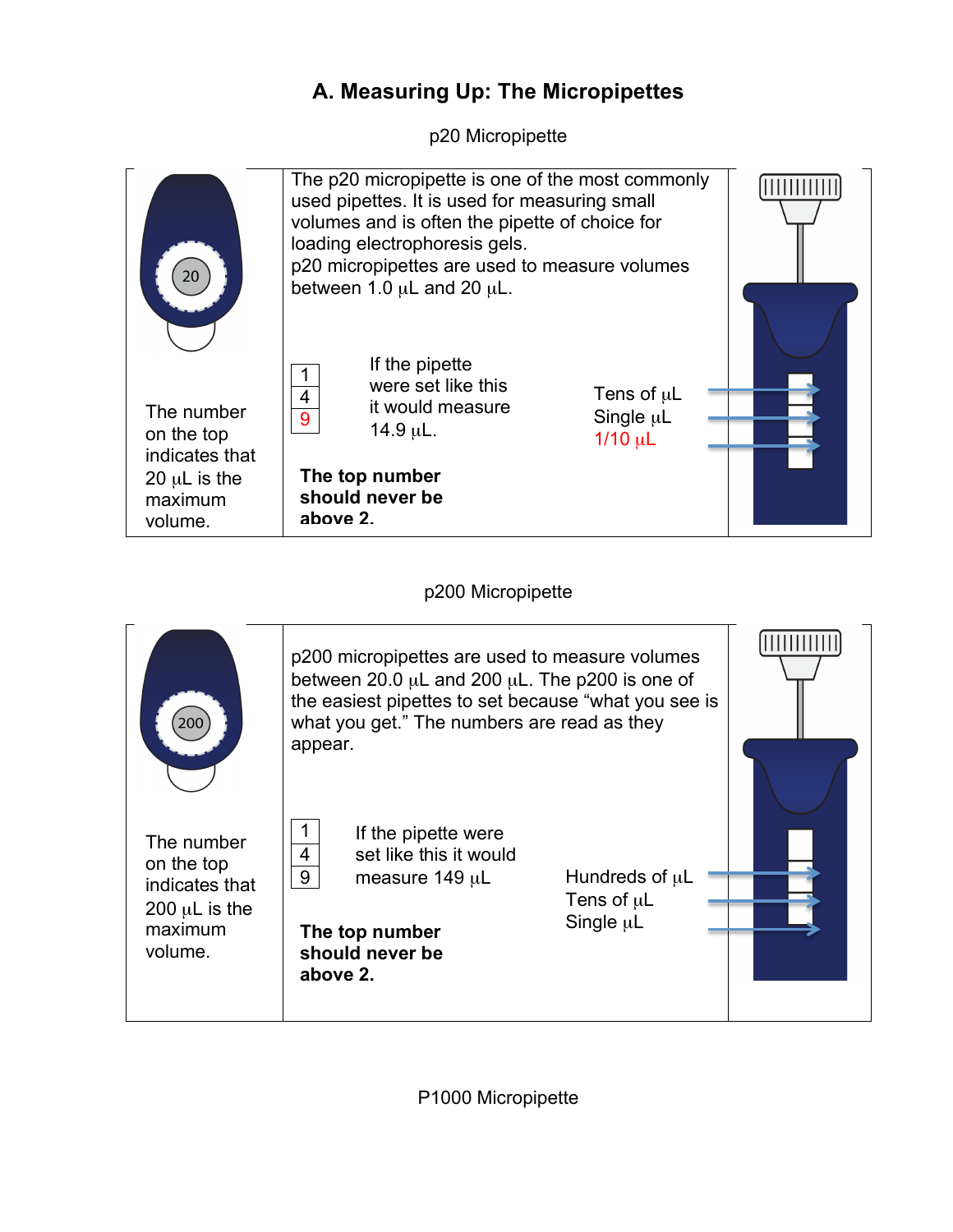|                                                                                         | 1000 micropipettes are used to measure volumes<br>between 200 $\mu$ L and 1000 $\mu$ L. The numbers shown<br>are multiplied by 10 to determine the amount being<br>measured. |                                                           |  |
|-----------------------------------------------------------------------------------------|------------------------------------------------------------------------------------------------------------------------------------------------------------------------------|-----------------------------------------------------------|--|
| The number<br>on the top<br>indicates that<br>1000 $\mu$ L is<br>the maximum<br>volume. | If the pipette were<br>U<br>$\overline{4}$<br>set like this it would<br>9<br>measure $490 \mu L$<br>The top number<br>should always be<br>either 0 or 1.                     | Thousands of $\mu$ L<br>Hundreds of µL<br>Tens of $\mu$ L |  |

# **B. Measuring Up: Using the Micropipettes**

- 1. Choose the correct size of micropipette (see part A for information)
- 2. Make sure you have the appropriate tips (sterile if necessary)
- 3. Set the micropipette for the correct volume (see part A for information)
- 4. Attach a tip by pushing the shaft down into the tip. Do NOT take the tip out of the box and put it on using your hand. Make sure it is firmly seated.
- 5. Now…drum roll…the most critical step… drawing up the liquid.
- 6. Micropipettes have two stops, the soft stop and the hard stop. (see figure below)



- 7. If you have not already done so, depress the plunger so you can feel the difference between these two stops.
- 8. Pick up the sample container so you can see the level of liquid in it.
- 9. Start by depressing the plunger to the SOFT (or first) stop.
- 10.Hold the plunger in this position as you put the tip into the liquid. You should watch the tip going into the liquid and make sure you are only inserting it 2-3 mm under the surface.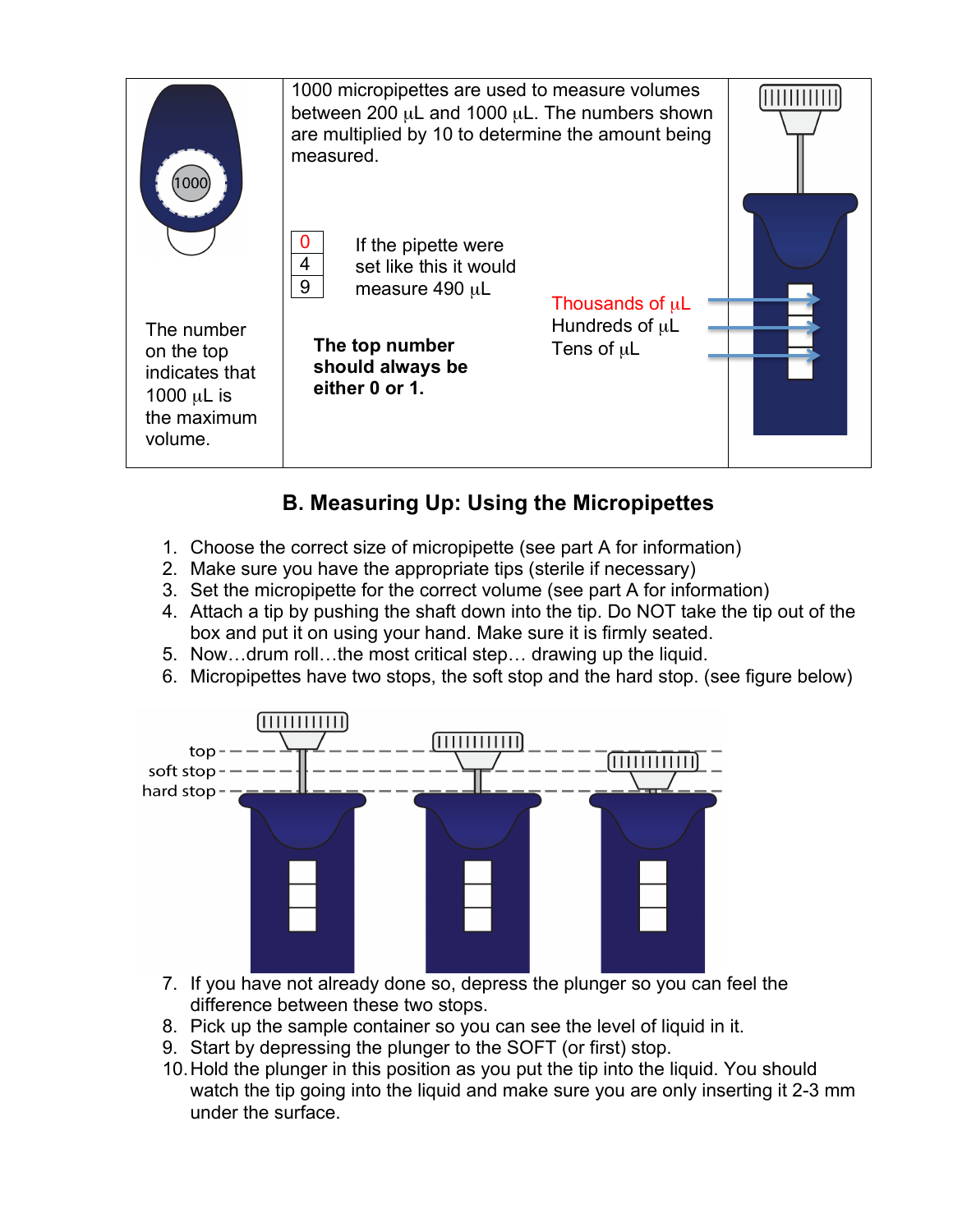- 11.Slowly let the plunger come back to the top position.
- 12.**LOOK AT THE TIP**. Does the amount of liquid look appropriate? If not eject the tip and start over.
- 13.If the amount looks right, continue by picking up the container you are transferring the liquid into. Put the tip into the container. If there is liquid in the container, immerse the tip into the liquid so you can be sure you have dispensed the liquid. If there is no liquid in the container you can touch the end of the tip to the side of the container.
- 14.Slowly depress the plunger to the soft stop and continue applying gentle pressure until you feel the hard stop. CONTINUE to apply pressure as you remove the tip from the container. If you let the plunger come back up before you remove the tip the pipette will suck up some of the liquid in the tube.
- 15.Eject the tip.

Let's review…

- Start with plunger all the way up
- Depress to the soft stop
- Draw up the liquid
- Check the volume
- Dispense by slowly pushing to the soft stop and then all the way to the hard stop.
- Lift the tip out of the container before you release the plunger

# **It cannot be said enough times…proper micropipette technique is critical to the success of your biotechnology laboratory experience**

It is also recommended that you read the "Helpful Hints for Micropipetting" document.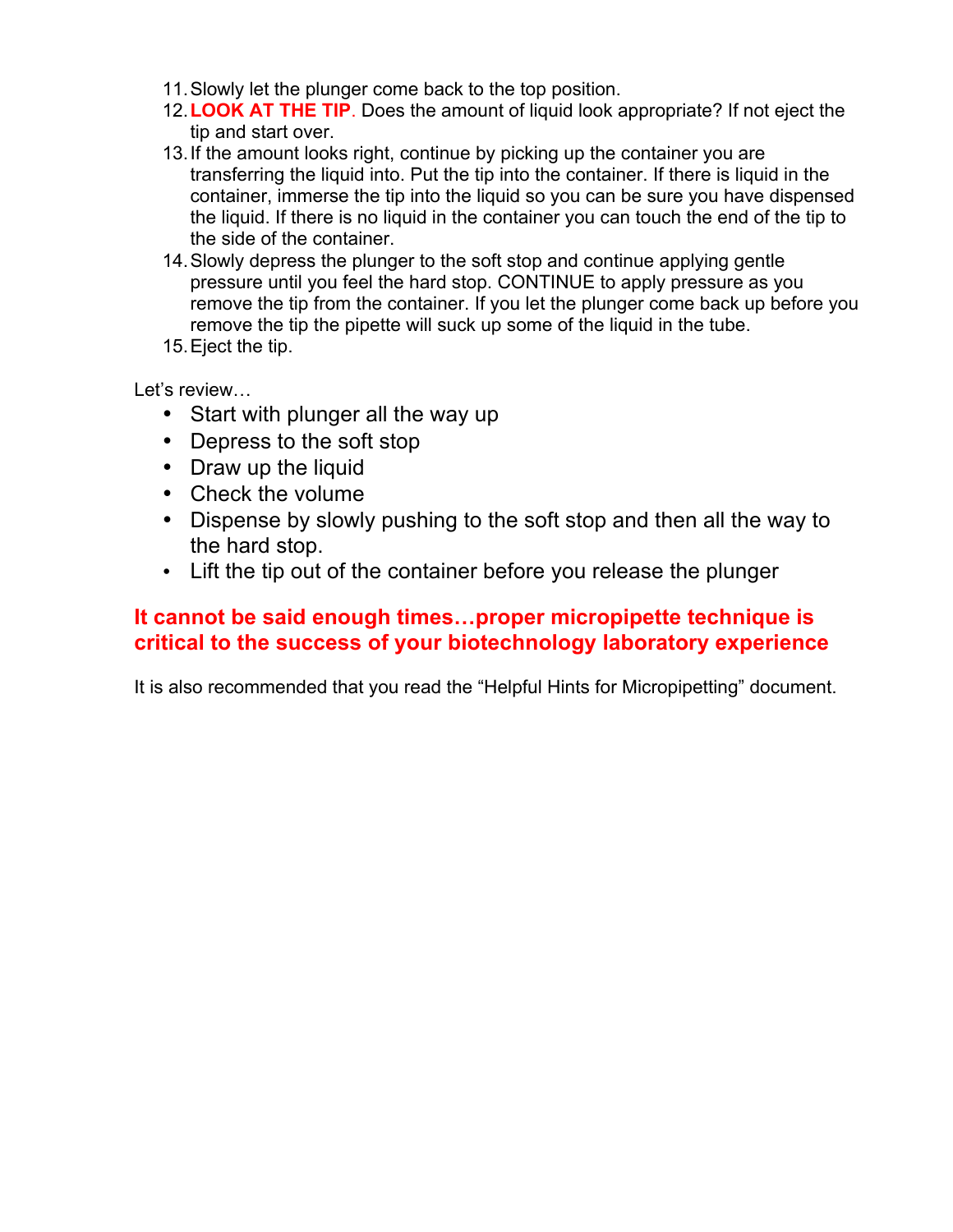## Measuring Up: Practice Pipetting

Accurate pipetting is key to success in biotechnology labs. Use these activities to make sure you are comfortable with setting and transferring the amounts

Task 1

**Materials** 

- 1 x microcentrifuge tube of 500  $\mu$ L blue water
- p20 micropipette with tips
- container for used tips
- $\cdot$  10 x 10 cm piece of Parafilm  $\circ$  or wax paper

Procedure

- 1. Following the instructions for use of the micropipette that your teacher provides, pipette 5 separate 10  $\mu$ L drops of water onto the Parafilm<sup>®</sup>. Look closely. Are they the same size? If not, try again to see if you can make them all the same size.
- 2. Now, do the same thing but try aliquoting 5 separate drops that are  $2 \mu L$  each. Compare the drops to see if they are the same size.
- 3. Check your partner's drops. Are they the same size as yours?
- 4. Use a paper towel to clean up

# Task 2

## **This is to help you perfect your laboratory technique. It is important that you follow the directions carefully and use a clean tip for each measurement.**

**Materials** 

- 1 x microcentrifuge tube of 300 µL of Liquid W
- 1 x microcentrifuge tube of 300  $\mu$ L of Liquid X
- 1 x microcentrifuge tube of 300 µL of Liquid Y
- p20 micropipette with tips
- container for used tips
- $\cdot$  15 x 3 grid
- Parafilm<sup>®</sup> or wax paper